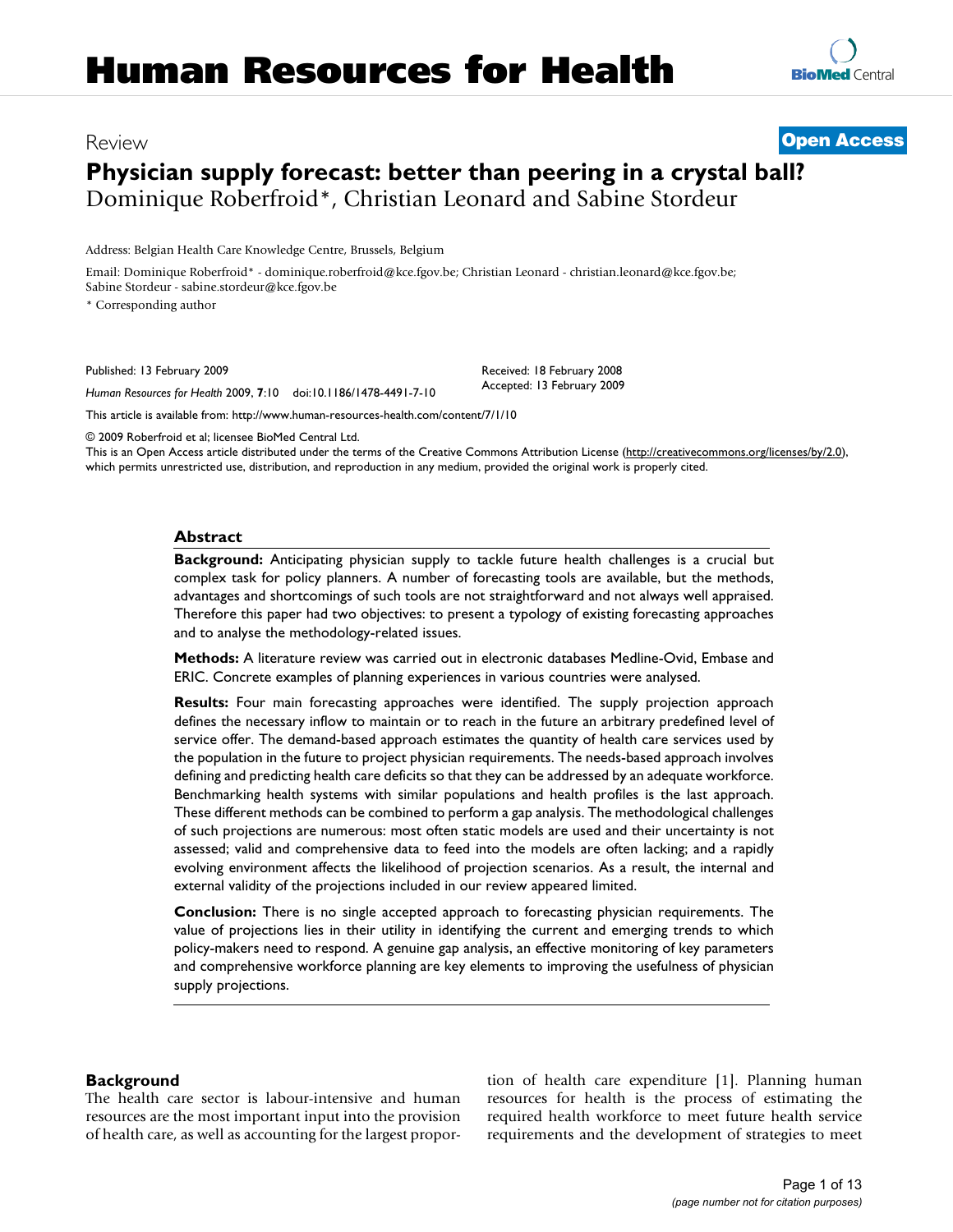those requirements. Theoretically, it is essentially a twostage process (Fig. 1), although intermediary steps can be individualized [2].

First, current workforce supply is estimated, and the adequacy of current supply (compared to current requirements) should be assessed. This gap analysis permits identification of current imbalances, provided that the population segment under scrutiny (according to population characteristics, specialty, institution type and location) is precisely defined [3]. Second, a forecast of requirements for professionals is made (usually based on a trend analysis of professional demography and demand for health care), and the optimal workforce size to match those requirements is estimated. Basically, it may be defined as ensuring that the right practitioners are in the right place at the right time with the right skills [4,5].

An oversupply may inflate healthcare costs through a possible supplier-induced demand [6] and may lower quality of health services provided by underemployed physicians, while an undersupply may result in unmet health needs and possible health inequities [7]. Thus, a complex question recurrently lies on the agenda of policy planners: What would be the appropriate number of health professionals needed, given the current national configuration and trends in health services?

To address the question, policy planners have a number of forecasting tools at hand, but the methods, advantages and shortcomings of such tools are not straightforward and not always well appraised. Therefore, this paper has two objectives: (1) to present a typology of existing forecasting approaches, taking the physician workforce planning as an illustrative case; and (2) to analyse methodological challenges of such models and discuss potential paths for improvement.

# **Methods**

A literature review was carried out in electronic databases Medline-Ovid, Embase and ERIC with the following search terms: health AND (workforce OR manpower OR physicians OR human resources) AND (forecast OR planning OR models). The search was restricted to documents published in Dutch, English, French or Spanish, during the years 1997 to 2007. Documents reporting on physician supply planning in developing countries were excluded. Concrete examples of planning experiences in various countries were analysed.

# **Results**

# *Typology of forecasting models*

Four main approaches for physician supply forecast were identified [8].

# *The supply projection approach*

Also called the trend model, this relies on physician-perpopulation ratios and takes into account health care services currently delivered by the total pool of practising physicians. This approach assumes that future requirements for physicians will need to match the volume of services currently provided on a per capita basis. This approach is based on three assumptions: the current level, mix, and distribution of providers in the population are adequate;



**Main steps of health workforce planning**.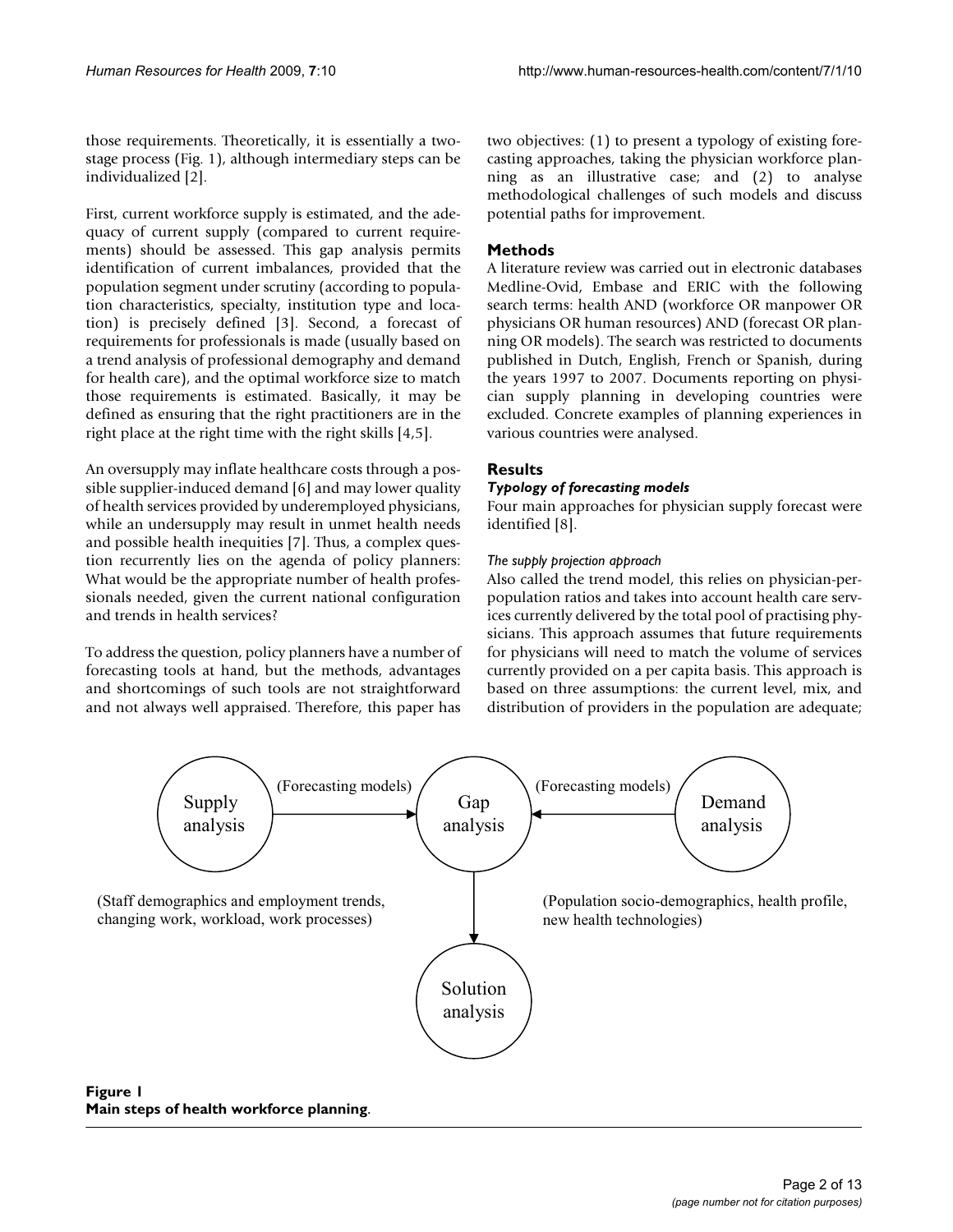the age and sex-specific productivity of providers remain constant in the future; the size and demographic profile of the providers change over time in ways projected by currently observed trends [9]. In such models, needs are defined as the necessary inflow of human resources to maintain or to reach at some identified future time, an arbitrary predefined level of service. Thus, the computation of requirements is not based on population health needs.

Although conceptually straightforward, such a model can gain complexity. First, the supply-based model often integrates parameters of demand. Possible changes in demographic features and the delivery system are sometimes factored into the projections. Second, the model is not necessarily based on a simple headcount of providers, but can integrate parameters linked to professional productivity. The model can also serve to create scenarios, such as changes in the skill mix. In such instances, the model is called by some authors a substitution model [10,11]. The service targets approach is similar to the physician-to-population ratio. Requirements are defined on the basis of pre-set health service targets, e.g. staffing required for expansion of facilities [3]. The supply-based approach has been used in Belgium [12], the United States of America [13-17], Australia [18-20], Canada [21] and France [22- 25].

# *The demand-based approach*

Also called the requirement model or the utilizationbased approach, this examines the quantity of health care services demanded by the population. Demand refers here to amounts of the various types of health services that the population of a given area will seek and has the means to purchase at the prevailing prices within a given period. Physician requirements are estimated based on the number and type of projected services and on the physician-per-population ratios in the reference population (population at baseline or benchmarking). This information can be derived from analysis of billing data [26] or from other sources. Generally, the population characteristics considered are limited to age and sex, although other characteristics could/should be incorporated, such as existing market conditions, institutional arrangements, access barriers and individual preferences [27]. Most often also, this approach assumes that physicians are required for all health services that are demanded [28], although the approach can be modified to reflect potential changes to the delivery system. The approach is based on three assumptions: the current demand for health care is appropriate and appropriately met by current level, mix, and distribution of providers; the age and sex-specific resource requirements remain constant in the future; and the size and demographic profile of the population changes over time in ways projected by currently observed trends [9].

Demand can be estimated through at least three methods [29]:

1. The service utilization method: Data on current service utilization serve as a proxy of satisfied demand. This approach is the most commonly used.

2. The workforce-to-population ratio method: A ratio is established between the population (segmented into different age categories) and the requirement for health practitioners. Future projections are based on estimated service need per unit of population and forecast population scenarios. For example, Morgan et al. assessed the adequacy of the oncologist workforce in Australia by using the reference ratio of seven oncologists per million inhabitants. This reference ratio was derived from international benchmarking and expert evaluation [30].

3. The economic demand method: An assessment is made of the current and future social, political and economic circumstances, and how consumers, service providers and employers will behave as a result of those circumstances. Cooper suggested that economic projections could serve as a gauge for projecting the future utilization of physician services [31].

The demand-based approach has been used in various countries such as the United States [14,31-33], Canada  $[10,11,26]$  and The Netherlands  $[34]$ . As for the supplybased model, models can get quite complex, given the level of precision and of projection adaptability required, as illustrated by the Physician Requirements Model of the Health Resources and Services Administration in the United States [32,35].

# *The needs-based approach*

Also called the epidemiological approach, this involves defining and projecting health care deficits along with appropriate health care services. Needs refers here to the number of workers or quantity of services necessary to provide an optimum standard of service and to keep the population healthy. This planning method combines information on the health status of the population with disease prevalence, demographics and appropriate standards of care. The information is essentially provided by professionals.

This approach was used in the United States in the early 1980s, by the Graduate Medical Education National Advisory Committee (GMENAC). Its model used epidemiological evidence for each specialty, modified by professional opinion on the need and appropriateness of care for various conditions to estimate physician need [36]. The following points were considered: incidence rates of specific conditions; percentage of the population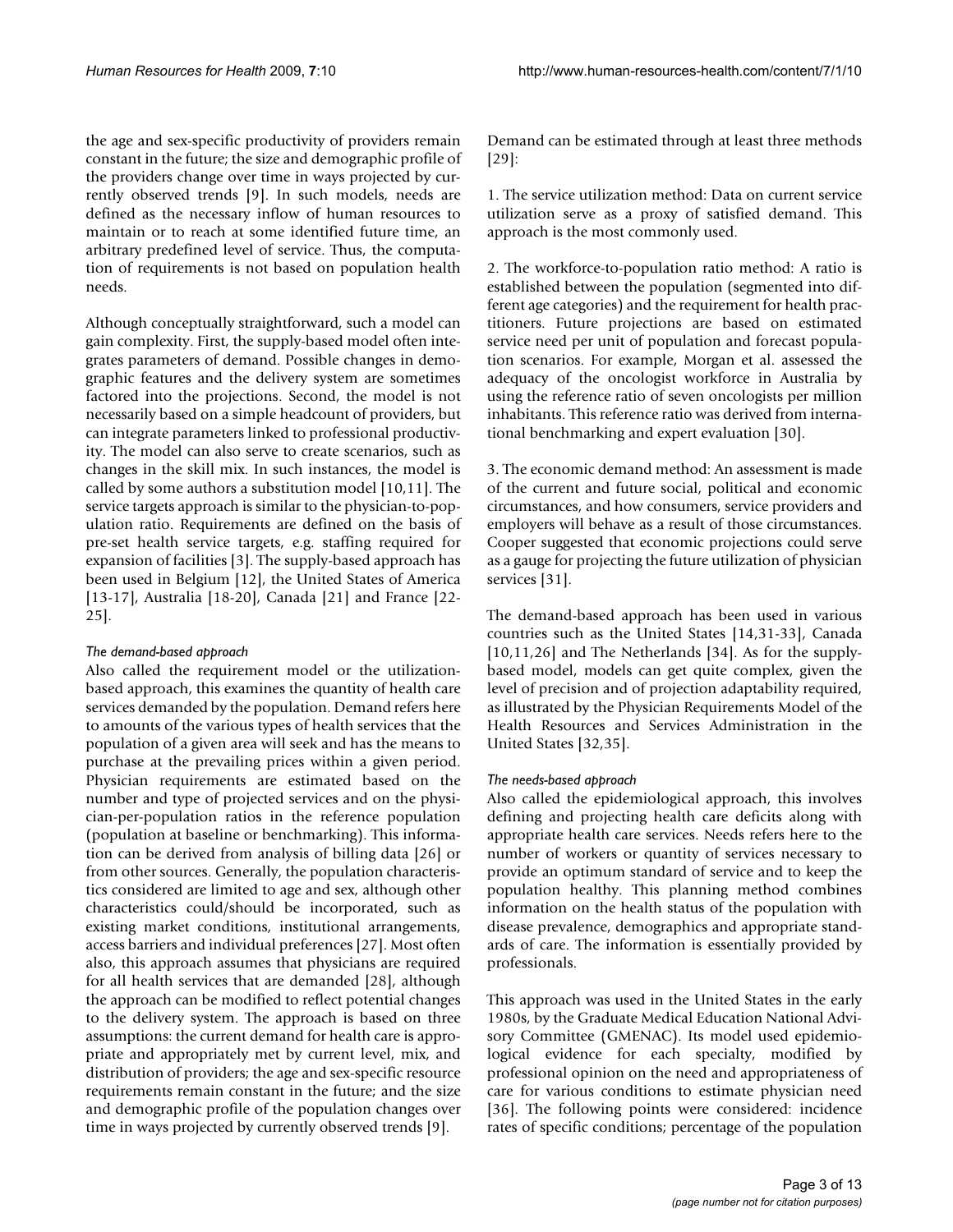with that specific condition who should consult a physician; rate of commonly performed procedures; percentage of procedures that should be performed by a specialist; associated inpatient and office visits per procedure; and productivity estimates/profile of weekly workload.

This approach relies on three assumptions: all health care needs can and should be met; cost-effective methods of addressing needs can be identified and implemented; health care resources are used in accordance with relative levels of needs [9].

An important limiting factor of the needs-based approach is the unavailability of extensive epidemiological data, leading some authors to use an alternative approach based on utilization data. A neat example of this was given by Persaud et al. for ophthalmologists in Ontario [10,11]. The authors used the physician billing claims to measure utilization of services, but also to determine unmet needs and excess utilization (data were adjusted at provincial level for income, education level and Standardized Mortality Ratio).

Moreover, the needs-based approach is more useable when projecting numbers in a specific care specialty, because incidence of the diseases managed within that care specialty can be approximated with more accuracy. An example is the radiologists forecast in Australia. One radiation oncologist is expected to treat 250 new patients per year. The number of radiation oncologists required is thus determined by calculating the number of patients with newly diagnosed cancer during that year and dividing the assumed treatment rate by 250 [30].

# *Benchmarking*

This is based on identifying regions or countries that are similar in their demographic and health profiles but are markedly different in their costs and deployment of health care resources. Municipalities and health plans that achieve low levels of deployment of clinically active physicians without a measured loss of patient welfare are considered benchmarks. Those benchmarks are then used as a current best estimate of a reasonable physician workforce active in patient care for planning [37]. Benchmarks can be neighbouring countries or regions within a country, or point estimates from a needs-based approach. Most of the forecasting in the United States during the 1980s and the 1990s, whatever the planning model (supply-, demand- or mixed model), was based on benchmarking. The comparison reference was the staffing pattern in HMOs with adjustments to extrapolate to the general population [33,38].

In benchmarking, the extrapolation methodology is crucial. To draw relevant lessons from a reference model to a

specific situation, adjustments are necessary for population demography, population health, patients' insurance, physicians' productivity and health system organization [39]. Obviously, those adjustments are only possible if appropriate information is available.

Our model's typology has been set up to ease understanding (Table 1). In reality, however, projections often combine various models. For instance, in the Netherlands, epidemiological projections were considered along with demographic projections to estimate the evolution of health service demand [34].

The most common mix encountered in the literature associates supply-based and requirement-based parameters, which permits the performance of gap analysis for future years and taking action to make physician supply match requirements. Again, the supply-to-health care utilization ratio at baseline is assumed to be appropriate and serves as a reference for any gap analysis in the future [14,40].

The Effective Demand-based approach is another example of a mixed model. In this approach, the epidemiological principles of the needs-based approach are complemented by economic considerations, i.e. fiscal constraints are integrated in the model [41]. Under this approach, the starting point is to estimate the future size of the economy for which health providers as well as all other commodities are to be funded. This is then used to estimate the proportion of total resources that might be allocated to health care. This approach can in turn be incorporated into an integrated framework. For instance, O'Brien-Pallas has built a dynamic system-based framework (effective demand-based model) that considers: (1) the population characteristics related to health levels and risks (needsbased factors); (2) the service utilization and provider deployment patterns (utilization-based); and (3) the economic, social, contextual, and political factors that can influence health spending [42].

The Effective Infrastructure approach is also based on needs assessment but is complemented by infrastructure considerations. The reasoning is that there is little point in having a workforce greater than the physical capacity of the health system to gainfully employ or use that workforce [43]. Another mixed approach was used by Rizza et al. for endocrinologists in the United States, in which the endocrinologist-to-population ratio computation is based on a Markov-population model including elasticities derived from benchmarking [39].

#### *Methodological challenges*

#### *Modeling strategies*

Issues relating to human resources are complex in essence, and this complexity will be only partially captured in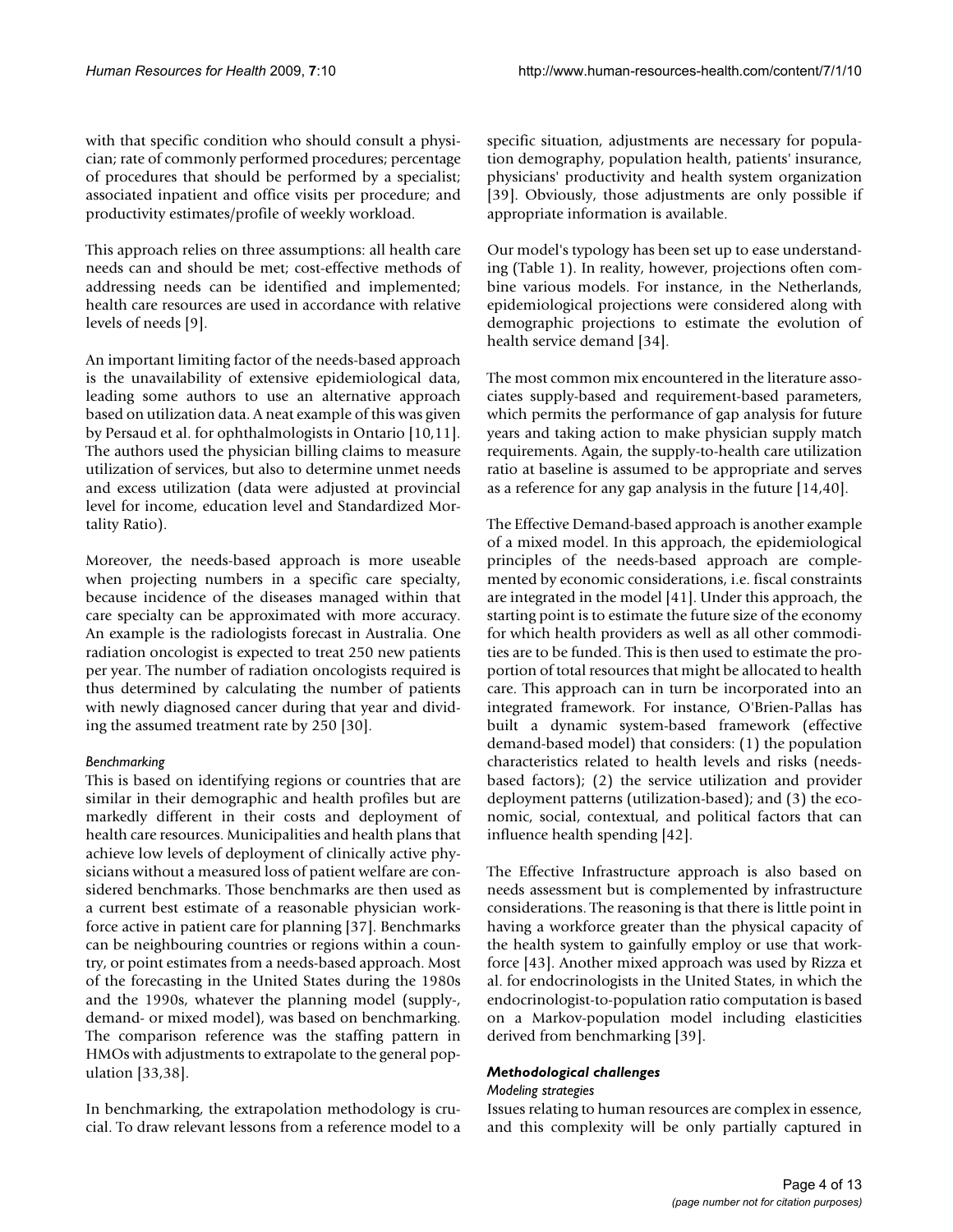#### **Table 1: Overview of forecasting approaches**

| <b>Forecast strategy</b> | <b>Concepts</b>                                                                                                                                                            | <b>Strengths</b>                                                                                                                                                                                                                                                                                                                                                                                                                                                                                                                                                                                                                                                                           | <b>Limitations</b>                                                                                                                                                                                                                                                                                                                 | <b>Countries</b>                                            |
|--------------------------|----------------------------------------------------------------------------------------------------------------------------------------------------------------------------|--------------------------------------------------------------------------------------------------------------------------------------------------------------------------------------------------------------------------------------------------------------------------------------------------------------------------------------------------------------------------------------------------------------------------------------------------------------------------------------------------------------------------------------------------------------------------------------------------------------------------------------------------------------------------------------------|------------------------------------------------------------------------------------------------------------------------------------------------------------------------------------------------------------------------------------------------------------------------------------------------------------------------------------|-------------------------------------------------------------|
| Supply model             | To project the number of<br>physicians required to match<br>the current services given the<br>likely changes in the<br>profession<br>(age, feminization, etc)              | • Can project physician<br>numbers at 10-15 years with<br>accuracy(?)                                                                                                                                                                                                                                                                                                                                                                                                                                                                                                                                                                                                                      | • Perpetuates current<br>physician-to-population ratio<br>assumed to be adequate<br>• Does not consider the<br>evolution of the care demand                                                                                                                                                                                        | USA [13-17]<br>Australia [18]*<br>Nova Scotia, Canada [21]  |
| Demand model             | To project the number of<br>physicians required to match<br>the current services given the<br>likely changes in the demand<br>(mainly population ageing and<br>GDP growth) | • Can anticipate changes in<br>health practices (e.g. new<br>surgical techniques or drugs)<br>and in the health system                                                                                                                                                                                                                                                                                                                                                                                                                                                                                                                                                                     | • Perpetuates current<br>utilization of services (SID,<br>inappropriate services not<br>addressed)<br>• Assumes that MDs are the<br>main actors and that any care<br>is useful<br>• Does not consider the<br>demand for non curative<br>services (prevention,<br>research) and future trends<br>• Requires huge amounts of<br>data | USA [14,31-33]<br>Canada [10,11,26]                         |
| Needs-based model        | To project the number of<br>physicians required to<br>provide appropriate health<br>care to the future population                                                          | • Rely on a normative<br>• Requires detailed knowledge<br>approach, i.e. can avoid the<br>of the efficacy of individual<br>perpetuation of existing<br>medical services for specific<br>inequities and inefficiencies<br>conditions<br>• Can include unmet needs in<br>• Does not account for<br>the estimation process<br>technological developments<br>and changes in the<br>organization of health services<br>• The assumption that health<br>care resources will be used in<br>accordance with relative<br>levels of need is not<br>necessarily verified<br>• Ignores the question of the<br>efficiency in the allocation of<br>resources between different<br>sectors of the society |                                                                                                                                                                                                                                                                                                                                    | USA [33,36]<br>Ontario, Canada [10,11,50]<br>Australia [30] |
| Benchmarking             | To refer to a current best<br>estimate of a reasonable<br>physician workforce                                                                                              | • Realistic                                                                                                                                                                                                                                                                                                                                                                                                                                                                                                                                                                                                                                                                                | • Is valid only if communities<br>and health plans are<br>comparable, i.e. adjusted for<br>key demographic, health and<br>health system parameters<br>· Often does not document<br>the extrapolation<br>methodology sufficiently (e.g.<br>unclear criteria for selecting<br>the reference)                                         | USA [13,33,37,40]<br>Australia [30,39]                      |

\*: stochastic simulation

static models, based on a deterministic approach, such as the majority of the models reviewed above. Even when physician-to-population ratios, population-based rates and utilization-based rates were used as the basis of computerized simulations, these models lacked the capacity to examine the dynamic relationships between inputs and outcomes. There are alternatives to this bounded approach.

First, regression modeling could be a more appropriate approach. Theoretically, regression models can be fit for health workforce projections. Such models allow to adjust for the effect of various parameters and to estimate the importance of each of those parameters to the supply and requirements for health care professionals. It would also be possible to compute confidence intervals around the required numbers. Such models have been used in the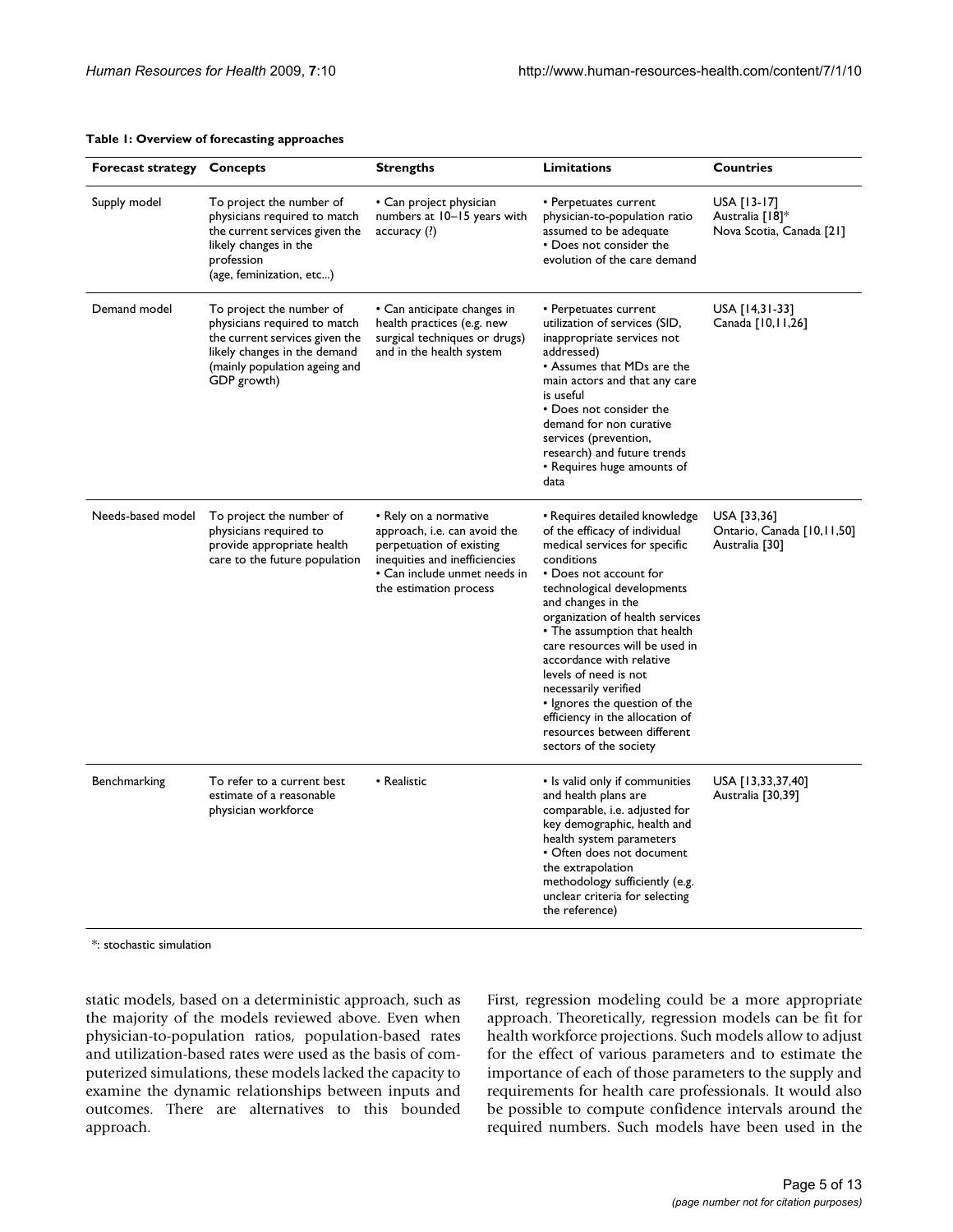United States by Angus et al. [14] and by Lipscomb et al. [44], in Australia [45], and in Ontario by Persaud et al. [10,11]. The difficulty of obtaining accurate data on determinants of services utilization and provision is obvious.

Regression models can also serve as a basis for indirect standardization, as was the case for general-practice workforce modeling in Australia [45]. In that case, however, the regression models were used to identify workforce imbalances at the national level and were not used for forecasting.

A slightly different methodology was used in the United States by Lipscomb et al., who determined physician requirements through empirically based models. Those models were then used to yield estimates of future staffing requirements conditional on future workload, but also to compare current physician staffing in a given setting with system wide norms, i.e. detect under- and over-supply [44].

Second, uncertainty in health projections must be assessed, so that planners can anticipate possible variations and adapt the planning of human resources in consequence. This was rarely the case in the examples presented in the first part of this paper. The two common approaches that can be used are deterministic sensitivity analysis and stochastic simulation.

In sensitivity analysis, a sensitive variable is detected when changes in its input value result in considerable changes in the outcome [46]. In stochastic simulation, the value of input variables is randomly assigned according to their probability distribution and the outcome of the projection will also be a random variable. This process is repeated until a large number of projections have been made. The mean and the variance of the projection's outputs can then be estimated, and the uncertainty of the projections can be quantified by calculating a confidence interval.

Song and Rathwell, who developed a simulation model to estimate the demand for hospital beds and physicians in China between 1990 and 2010, used the two approaches [46]. Their findings indicated that the stochastic simulation method used information more efficiently and produced more reasonable average estimates and a more meaningful range of projections than deterministic sensitivity analysis. They also mentioned that stochastic projection can be used for factors that cannot be controlled by policy-makers, such as population changes.

More recently, Joyce et al. [18], Anderson et al. [33] and Lipscomb et al. [44] have begun testing models for planning resource requirements in health. Simulations can be used to analyze "what if" scenarios – a capability essential for use in health system planning. However, continuously updating estimates is important and simulations can be costly to implement because of their detailed data requirements.

## *Reliability of models*

Reliability is defined in the present framework as the capacity of a model to correctly project the health workforce deemed to be adequate at some identified future time. We used three means for exploring models reliability: (1) to compare how a set of models applied to the same setting and the same period produced matching projections (external validity); (2) to examine how projections are sensitive to parameters inserted into the models (internal validity); (3) to confront projections and actual figures (retrospective analysis).

# *External validity*

Different models used for projection of health human resource requirements will produce different estimates. Anderson et al., who forecasted the requirement of otolaryngologists in the United States by means of three methods (benchmarking against managed care, demandutilization modeling and adjusted-needs-assessment modeling) provided a nice example of such a discrepancy [33]. The best estimates for 1994 went from 6611 otolaryngologists with the adjusted-needs approach to 8860 with the demand-based approach, a difference of more than 25%. In 1994, the actual number of otolaryngologists was 7006. Thus, according to the approach, a diagnosis of over- or under-supply could be drawn.

Anderson et al. considered the managed-care approach the most appealing because it reflected the workforce staffing ratios of managed-care organizations that operate efficiently in the marketplace. However, in each of the models, it was possible to show a shortage or surplus of physicians by altering one or more key assumptions.

Persaud et al. also tested the projections yielded by a range of models [10,11]. Their projection of requested ophthalmologists in Ontario for the year 2005 went from 489 FTE (physician/population ratio based on expert recommendation) to  $526 \pm 16$  FTE (substitution model),  $559 \pm 17$ FTE (utilization-based model) and  $585 \pm 16$  FTE (needsbased model). Discrepancies aside, it is noteworthy that the last three models yielded quite close projections.

Interestingly, Politzer et al. reviewed five projection methods for generalist and specialist care requirements in the United States and reached the same conclusion: that different models yielded different figures. But they took advantage of these differences to conduct a type of meta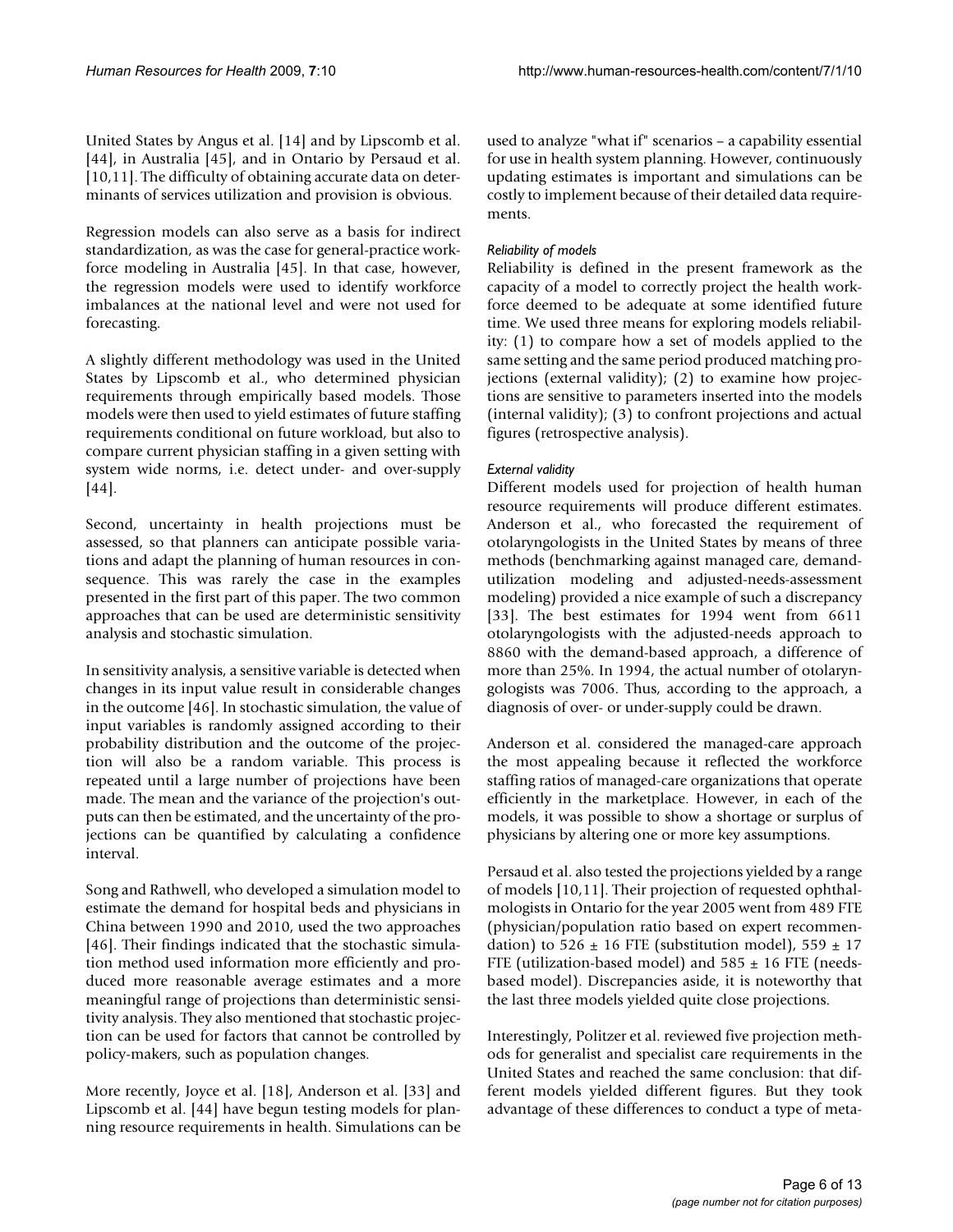analysis and to derive requirement bands, instead of one unique requirement figure [47].

The results of projections differ because the models are based on different assumptions. The supply model assumes that existing trends, policies and training positions will be maintained, thus expecting and accounting for no future changes in market factors. The demand model assumes that physician numbers can increase in response to an expected rate of economic growth. The needs-based model assumes that the number of physicians should match the calculated number required to provide adequate medical services to the future population. The first two types of models are based on extrapolation, while the third is based on expert scenarios. The first two types of models aim at projecting a likely future given the current parameters, although some changes can be factored in the models; the third relies on a normative approach. The models also differ in limitations, implications for population health outcomes and resource costs.

#### *Internal validity*

Whatever the modeling approach, estimates for requirements will not be exact numbers but instead a range of numbers, as several authors have suggested [9,33,46]. Supply-, demand-, and needs-based models are Markovpopulation models, also called "stock and flow models". Some countries such as Australia, Canada and the United States have used the three types of models alternatively or concurrently.

A Markov-population model can provide a valid projection of the future workforce, provided that the error present in the projection is small and quantifiable, i.e. the inflow and outflow parameters are known with certainty. However, a number of difficulties are also present: (1) small uncertainties in inflow and outflow parameters might result in great inaccuracy; (2) trends, which are often considered to keep on developing infinitely, present plausible limits that must be accounted for; and (3) calculation of statistical confidence intervals is impossible, although there have been attempts to apply those models in a more probabilistic sense [18,33,44].

Although appealing because of its simplicity, benchmarking also presents a number of drawbacks. A similar physician density can provide very different levels of care according to care accessibility, provider productivity, task sharing or prevailing health care delivery model (e.g. the role of a family practitioner can vary greatly across countries). Finally, determinants of population health itself, such as environmental health hazards or lifestyles, can affect the results. For those reasons, it is recommended to use regional benchmarks that are comparable in demographic characteristics and have a similar health system [37].

Attention should be paid to three sets of factors influencing the model's validity: (1) parameter uncertainty, i.e. the quality of available data; (2) the plausibility of projection scenarios, i.e. the likelihood of the underlying assumptions as regards future requirements; and (3) the goodness of fit of the model, i.e. the comprehensiveness of the model and its adjustments for confounding and/or interacting factors.

Data quality is one of the key challenges. Easily accessible clinical, administrative and provider databases are often lacking to conduct complex modeling activities. Even the number of active physicians can be difficult to assess, with important variations between national databases. Moreover, the forecasts usually focus on headcounts, with loose translation into effective workforce. Another example of a loose evidence base is the gender difference of productivity. It is generally estimated that women produce 20% fewer medical services than their male counterparts, an estimate that feeds many models [48]. However, this estimate is not universally applicable and is rapidly evolving, even within a given country.

The likelihood of the underlying assumptions is also an important consideration. In 1998 an undersupply of physicians in Canada was projected for the next 25 years, based on an estimated 31% reduction in the physician-topopulation ratio [49]. However, if age and sex-specific needs were to be reduced by 1% per year and average productivity of physicians increased by 1% per year, the physician-to-population ratio would increase by 27% [50]. Therefore, a sensitivity analysis of the models is paramount, for example through stochastic simulation (e.g. Monte Carlo simulation analyses based on bootstrap sampling) [18,44,46]. Re-estimating the dependent variables with subsequent years of data [18] and discussion of clinical plausibility of health demand by a panel of specialists [44] are also means of keeping in line with an evolving reality.

Lastly, the goodness of fit of the model must be assessed. In the models reviewed earlier, adjustment for confounding and/or interacting factors is generally minimal (i.e. for the supply side: profession ageing and/or feminization; for the demand side: population ageing and/or population growth and/or GDP increase). Macroeconometric and microeconometric models of the health care system can be used to draw a more comprehensive view of health workforce planning. However, such models require considerable amounts of data [51].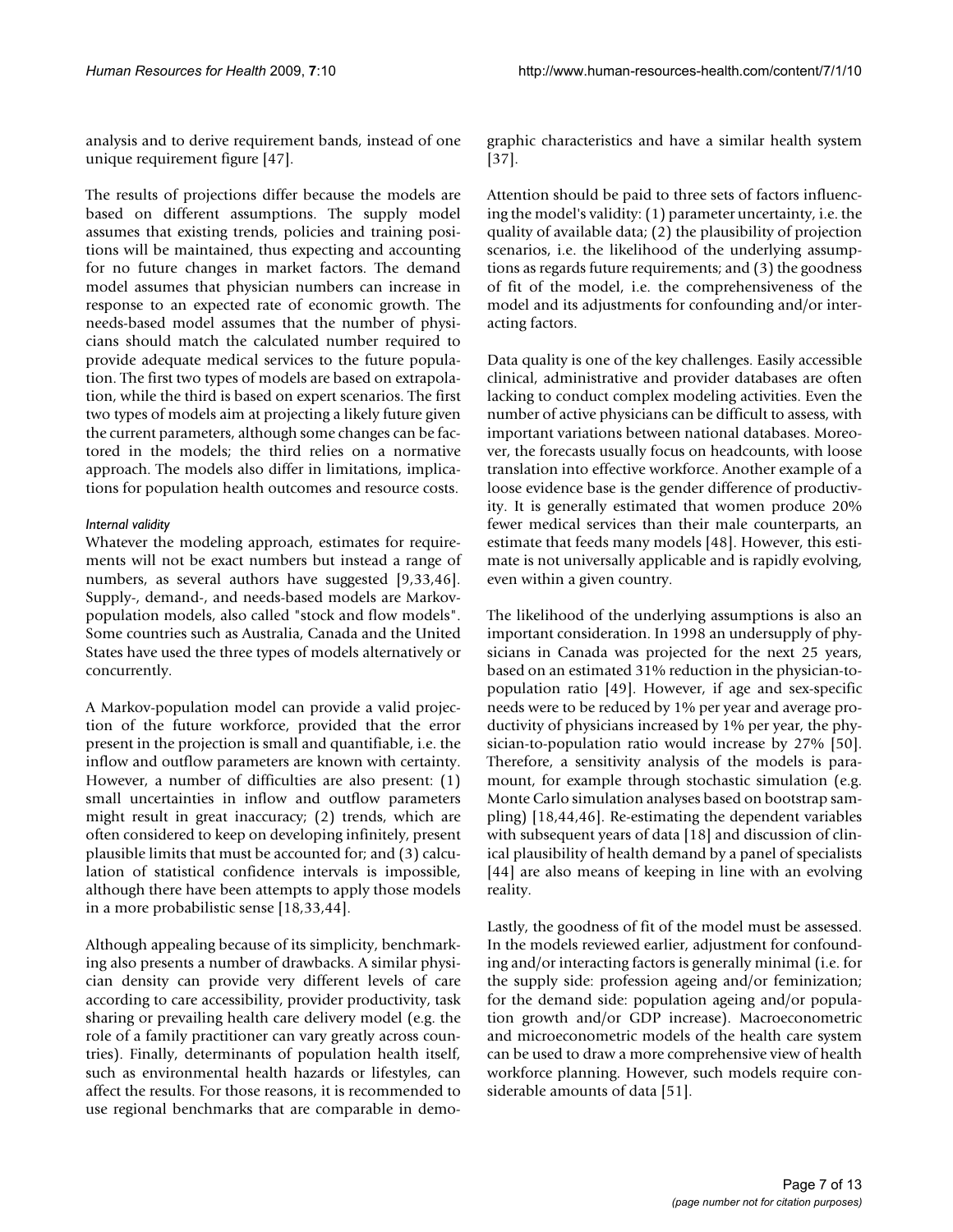## *Retrospective analysis*

Ultimately, the reliability of the forecasting models can be addressed by analysing the success of past projections in either projecting or modifying the future, i.e. reaching a balance between supplies and requirements. This evaluation is difficult. On the one hand, there are no direct means to assess whether the target was effectively realized [18]. On the other hand, even when the forecast proves correct, the perception of what is an adequate supply/ demand ratio can have evolved in the meantime.

It is nevertheless possible to test the realization of projected supply headcounts. We performed the exercise for various countries (Table 2) for which we obtained the human resources statistics for recent years and compared them with the projections previously made by policy planners (Australia [18]; Canada [10,11]; France [25]).

There was a margin of error in all the projected physician headcounts, and the error size increased with the time lag between projection and assessment. For instance, in Australia, workforce projections have been computed with baseline year 2001 to 2012, on the basis of a supply-based approach [18]. For the first time, stochastic modeling, which employs random numbers and probability distribution, was used. The validity of the modeling has been investigated by comparing the projections with the actual workforce numbers in the early part of the projection period (2002–2003). For 2002 there was a close similarity between the projections and the actual data, but for 2003

the projections were already 3.5% lower than the actual numbers. The reason for this discrepancy was an overestimation of retirement rates (Joyce, personal communication).

# **Discussion**

## *Importance of gap analysis*

Planning the health workforce is aimed at having the right number of people with the right skills in the right place at the right time to provide the right services to the right people. It involves comparing estimates of future requirements for and supplies of human resources. However, a major weakness of the examples retrieved in peerreviewed journals and included in our review was the lack of gap analysis in the reference year, most of the forecasts implicitly making the assumption of an adequate health workforce at baseline. The objective of the projection exercise was therefore to compute the future workforce required to maintain the current equilibrium by taking into account evolving supply and demand trends. However, assessing the adequacy of the workforce and determining the existence of imbalances at baseline is central to workforce planning.

Rizza et al. attempted to apprehend the level of balance between supply and demand at baseline [39]. The authors estimated "current" demand with three indicators: the increase in office visits to endocrinologists in previous years coinciding with a decrease in overall subspecialization rate; the waiting time for initial visit relatively greater

**Table 2: Projected and actual physician headcounts in selected countries**

| Author                     | Country            | Workforce        | <b>Models and</b><br>analysis | Base year | Time<br>lag    | <b>Projected</b> | <b>Actual</b>    | Error<br>margin | Source of data                                                                 |
|----------------------------|--------------------|------------------|-------------------------------|-----------|----------------|------------------|------------------|-----------------|--------------------------------------------------------------------------------|
| Persaud et al.<br>[10, 11] | Ontario,<br>Canada | Ophthalmologists | Multiple<br>regression        | 2005      | 10             | $418 \pm 10$     | 387              | $-5.4%$         | Ontario Physician<br>Human Resource Data<br>Centre https://<br>www.ophrdc.org/ |
| Joyce [18]                 | Australia          | All MDs          | Stochastic<br>modeling        | 2001      | 2<br>3         | 54 294<br>55 000 | 56 207<br>59 004 | 3.5%<br>7.3%    | Australian Institute of<br>Health and Welfare<br>http://<br>www.aihw.gov.au/   |
| Doan [25]                  | France             | All MDs          | Deterministic                 | 1982      | 6              | 180 691          | 164 667          | 9.7%            | <b>National Medical</b><br>Council                                             |
|                            |                    |                  |                               | 1985      | 9              | 193 160          | 184 156          | 4.7%            | <b>National Medical</b><br>Council                                             |
|                            |                    |                  |                               | 1988      | 9              | 197 406          | 189 802          | 4.0%            | <b>National Medical</b><br>Council                                             |
|                            |                    |                  |                               | 1992      | $\overline{2}$ | 185 260          | 184 516          | 0.4%            | <b>National Medical</b><br>Council                                             |
|                            |                    |                  |                               |           | 7              | 192779           | 196 968          | $-2.0%$         | <b>National Medical</b><br>Council                                             |
|                            |                    |                  |                               |           | 12             | 195 714          | 211 425          | $-7.4%$         | National Medical<br>Council                                                    |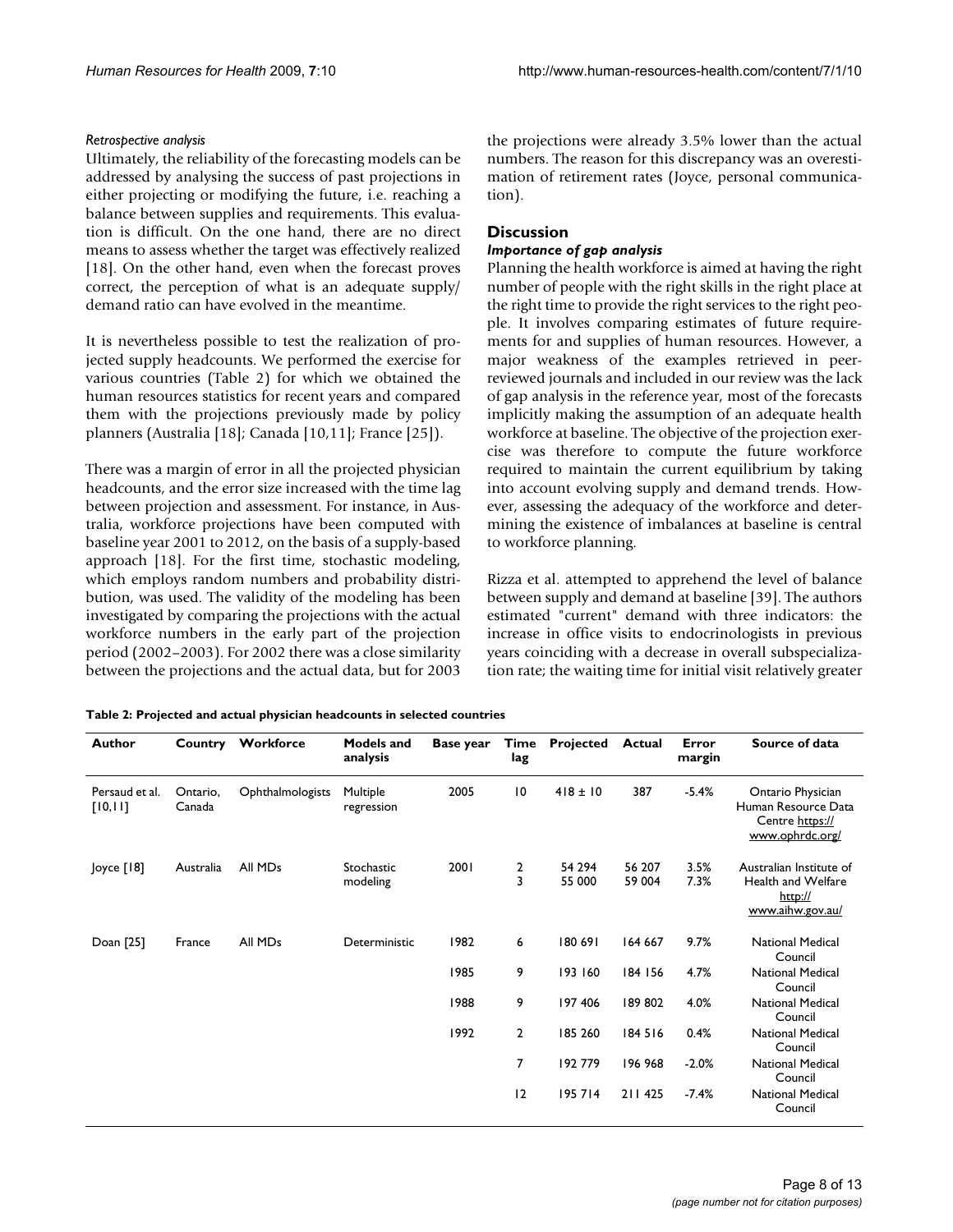for endocrinologists than for other specialties; and an HMO "benchmark" indicating that 12.2% more endocrinologists would be necessary to provide the United States population with health care services equivalent to those provided in the reference HMO. Also noteworthy is that the authors looked at the effect of varying the estimate of the baseline gap between supply and demand on projections.

Morgan et al. accounted for the deficit in radiation oncologists at baseline to compute projected requirements [30]. The specialist deficit was measured by reference to a needs-based estimate. In Australia in 1997 a deficit of 20% in the number of radiation oncologists was reported [30].

Some indicators can be helpful in performing a gap analysis, such as employment indicators (e.g. vacancies rates, growth of the workforce, occupational unemployment rate and turnover rate), activity indicators (e.g. overtime), monetary indicators (e.g. wages), and normative population-based indicators (e.g. doctors/populations ratios) [3]. The AMWAC proposed somewhat similar indicators of undersupply and oversupply (Table 3, adapted from Gavel [43]).

However, none of the proposed indicators are unambiguous. For instance, Zurn et al. [3] emphasized that the main limitations of the monetary indicator was that the existence of an imbalance does not necessarily give rise to a wage change as a result of regulations, budget constraints and monopsony power. On addition, wages could increase in consequence of productivity gain or union bargaining power, and not due to an imbalance. Similarly, activity indicators can deteriorate because of a bad management or an inappropriate skill mix, not because of a human resources imbalance. Zurn et al. [3] concluded that relying on a single indicator is insufficient to capture the complexity of the imbalance issue.

It is suggested that a range of indicators should be considered, to allow for a more accurate measurement of imbalances, and to differentiate between short-term and longterm indicators. In addition, further efforts should be devoted to improving and facilitating the collection of data. Moreover, it remains necessary to determine at what level an indicator suggests workforce surplus or shortage, e.g. when a waiting time becomes unacceptable.

# *Importance of an effective monitoring of key parameters*

We have shown that in most of the reviewed examples, important determinants of supply and demand were not fed into the planning models, most probably because relevant data were not collected and/or not available. The focus to date has very much been on the impact of demographic change on individual health professions, i.e. mainly the effect of an ageing population on the service requirements, and the effect of an ageing workforce on the capacity to meet requirements [50]. As a result, many countries, such as Australia, Canada, France, the United Kingdom and the United States, are balancing from projections of surplus to warnings of shortage with a perplexing frequency.

There is no single accepted approach to forecasting physician requirements [52]. This is a disappointing statement regarding the current utility of planning models. Australia has for years been at the forefront of developing medical workforce planning approaches. However, it has only recently been acknowledged that the Australian workforce planning has so far not taken into account the full range of dynamic variables that are involved, nor accounted for their inherent uncertainty and complex interactions [53]. Subsequently, Joyce et al. have emphasized the importance of an effective monitoring of all key factors affecting supply and demand, i.e. an effective systematic collection of good-quality data to monitor trends over time, as well as the need for a dynamic approach, i.e. to undertake workforce planning in a planned cyclical fashion, with stochastic models to account for the uncertainty inherent in health systems [53].

Table 4 summarizes the difficulties met in collecting such information. An in-depth evaluation of the current situation in human resources for health (HRH) includes an assessment of the current stock of physicians and other

|  | Table 3: Indicators of under- and over-supply |  |  |  |
|--|-----------------------------------------------|--|--|--|
|  |                                               |  |  |  |

| <b>Undersupply</b>                                                                                                                                                                                                                                                                                                                                                                                                                                                         | Oversupply                                                                                                                                                                                                                                      |
|----------------------------------------------------------------------------------------------------------------------------------------------------------------------------------------------------------------------------------------------------------------------------------------------------------------------------------------------------------------------------------------------------------------------------------------------------------------------------|-------------------------------------------------------------------------------------------------------------------------------------------------------------------------------------------------------------------------------------------------|
| • Doctor provision well below the national average.<br>• Underservicing and unmet needs; unacceptably long waiting times;<br>consumers dissatisfied with access.<br>• Overworked practitioners; high levels of dissatisfaction with the stress<br>of overwork and inability to meet population needs.<br>• Vacancies, unfilled public positions; employment of temporarily-<br>resident doctors to fill unmet needs; substitution of services by<br>alternative providers. | • Growth of the workforce well in excess of population growth.<br>• Declining average patient numbers; declining average practitioner<br>incomes; insufficient work/variety of work to maintain skills.<br>• Underemployment, wasted resources. |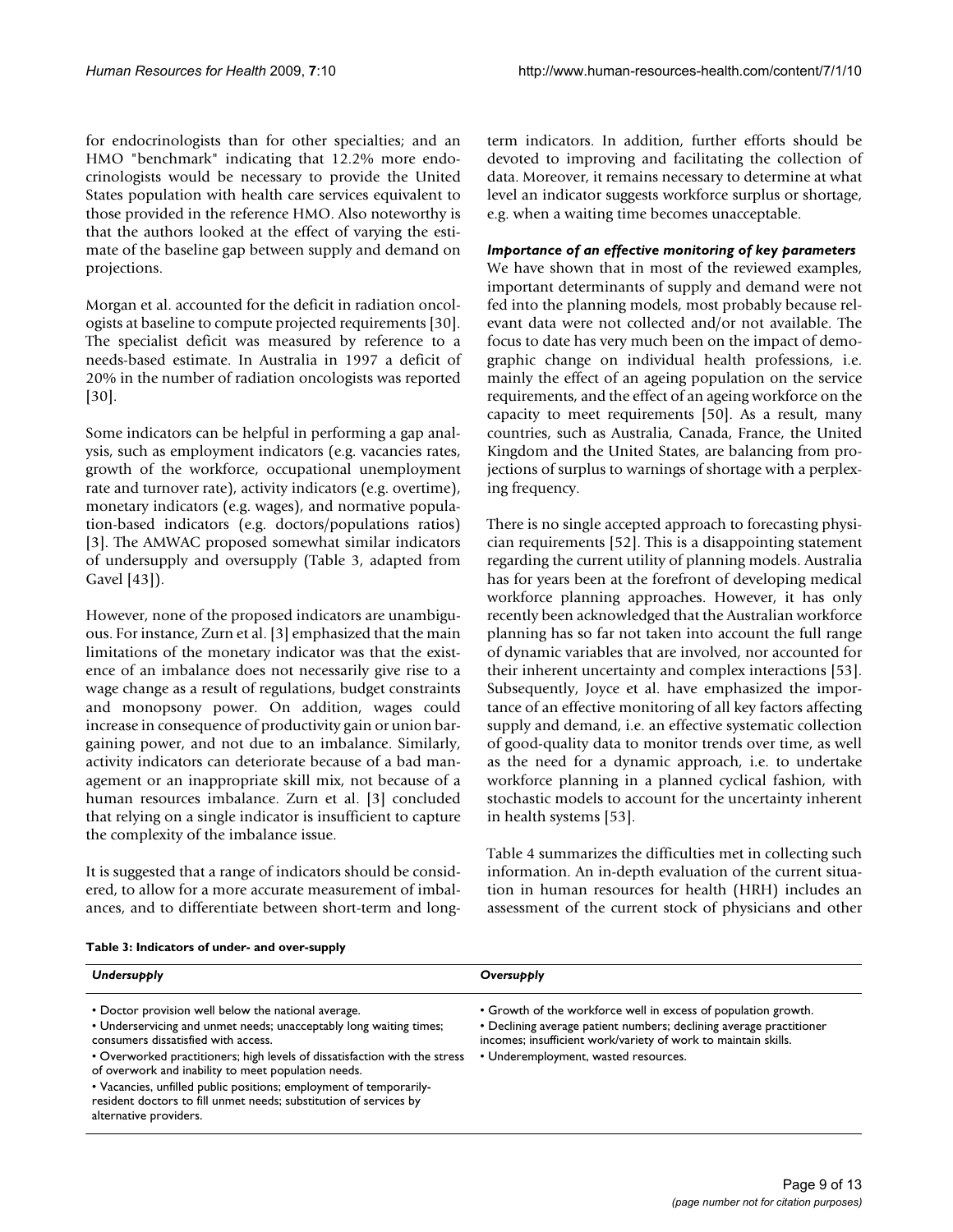health care workers; its composition, gender and age structure; its geographical distribution and its deployment between curative and preventive sectors but also between health care activities and other professional activities (teaching, research, administration, etc.); its activity profile (productivity levels) and working time; its forecasted evolution according to various scenarios; an analysis of the dynamics of the health labour market in terms of entries (including from national training and migration) and exits (deaths, age-related retirement, early retirement); the internal mobility between the public and the private sector, and between the different health care levels (primary care, general hospitals and highly specialized training hospitals).

It is also crucial to anticipate the implications of adopting emerging technologies (e-health and innovative treatments including new medicines or day surgeries) and redefining the roles of all available health professionals (distribution of tasks, substitution and delegation). Decision-makers must also review professionals' working conditions and their remuneration (fee-for-service or not) as well as incentives and regulations adopted to attract and retain health professionals in the health sector. How quality of practice would be monitored and ensured is also an important issue to consider. Those choices would have to be validated by the various stakeholders (at the national and regional levels; at the levels of education and training as well as work regulations for professionals) to ensure a reasonable degree of feasibility in their implementation.

International migrations of health professionals in Belgium are a good example of rapidly evolving and challenging key factors to be closely monitored. Since 1997, 100 new yearly incomers were accounted for in the projections, on the basis of a secular trend. The total number of new physicians licensed to practice per year was 700. However, since 2004 there has been a sharp increase in migration influx, with new visas delivered to foreign physicians rising from 138 in 2005 to 430 in 2007.

Before 2004, the inflow originated largely from the neighbouring countries (France, the Netherlands and Germany) and to a lesser extent from Spain and Italy. Since 2004, the larger group of immigrant doctors has come from the eastern part of European Union (Poland and Romania). The enlargement of the European Union since 2004, as well as the implementation of the internal market for services and the mutual recognition of professional qualifications between Member States, favoured the increase.

Another contributing factor has been the limitation of medical trainees (*numerus clausus*) in Belgium, resulting in a decrease in medical assistants and less staff in hospitals. Whatever the causes, this international inflow makes any forecasting of the supply of national health professionals quite difficult and plausibly irrelevant.

It should also be noted that only crude data are available so far, and important parameters such as the proportion of immigrants obtaining a licence to practise in order to further their training (specialization) who will stay in Bel-

| Table 4: Methodological and conceptual issues in forecasting models |  |  |  |  |
|---------------------------------------------------------------------|--|--|--|--|
|---------------------------------------------------------------------|--|--|--|--|

| <b>Items</b>            | <b>Issues</b>                                                                                                                                                                                                                                                                                         |
|-------------------------|-------------------------------------------------------------------------------------------------------------------------------------------------------------------------------------------------------------------------------------------------------------------------------------------------------|
| Model units             | • Headcounts do not reflect variation in effective workforce.<br>. FTE measured in working hours can translate into a variable effective workforce.<br>• FTE defined in reference to the most active physician category makes the assumption that the activity level in that<br>category is relevant. |
| Data quality            | • Routine data are useful, but provide generally limited information.<br>• Various data sources coexist, with inconsistencies between them.<br>• Qualitative data for in-depth understanding of trends is often lacking.                                                                              |
| Categories of resources | • Computation of human resources requirements by specialty obviates professional interactions and skill mix.<br>• Assessing skill-mix requirements is a complex task and documentation is often lacking.                                                                                              |
| Supply parameters       | • Information other than age, sex and services volume is often unavailable.<br>• Productivity is sensitive to the working and societal environment and is rapidly evolving.                                                                                                                           |
| Demand parameters       | • Assessing the impact of new technologies, emerging pathologies and demographic changes requires a large quantity of<br>data and expertise that are often unavailable.<br>• Level and mode of health care utilization are sensitive to the environment and are rapidly evolving.                     |
| Modeling                | • Deterministic models are likely to generate inaccuracies without providing a means to evaluate them.<br>. Regression modeling with stochastic simulation can be innovative in the HRH field but background is lacking<br>• Regular updating of data is paramount but resource-consuming.            |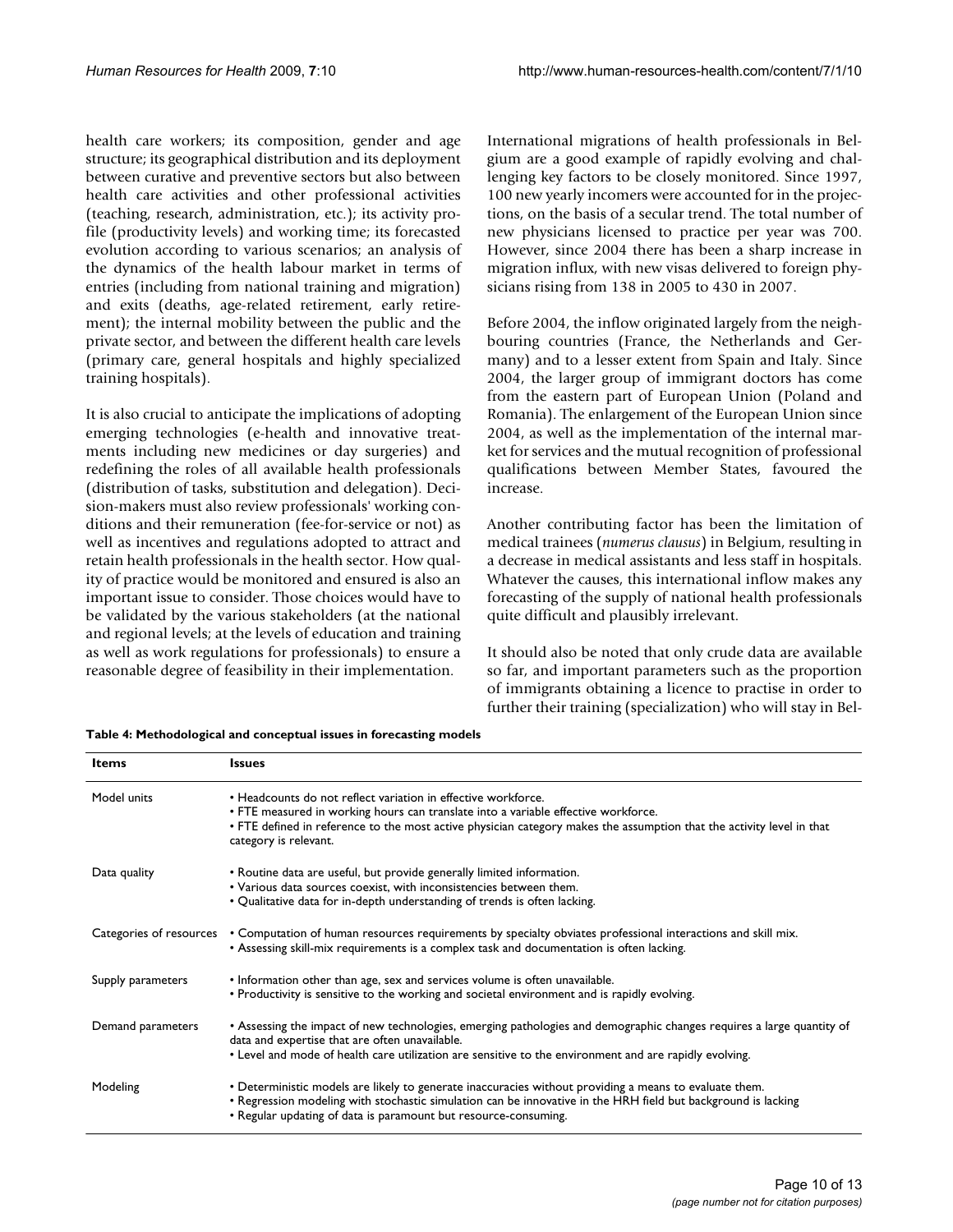gium, turnover rates or activity profiles, are poorly documented. So far, this recent sharp increase in immigrant physicians has not been taken into account in Belgian projections, although it represents more than a 50% excess over the scheduled national numbers and modifies deeply the parameters of the planning.

#### *Importance of a comprehensive approach*

There is no unambiguous "right" number and mix of health professionals, as fundamental societal and institutional dimensions are affecting health workforce production directly and indirectly [52,54]. Dubois et al. recently proposed a neat analysis of factors affecting the health care workforce, as synthesized in Fig. 2[55].

Health provider requirements are determined by broader societal decisions about the level of commitment of resources to health care, organization of the delivery and funding of health care programmes, and level and mix of health care services. We have already underlined the importance of appropriate modeling methods fed with good-quality data. To replace the medical workforce planning in a system-wise approach is also crucial, as other policy initiatives will shape the medical workforce and practice, such as organizational or financial reforms of the health system [55].

However, forecasting the medical workforce is much too often an isolated exercise. Most of the published studies on workforce projections in specific specialties were produced by members of the specialty under consideration. Such a narrow focus may cast some doubt on the validity of the approach and interpretations. Probably the most striking example is given in Shipman et al. [15]. As the authors had observed that the projected expansion was much bigger for the general pediatrician workforce than for the pediatric population, they concluded that "*to maintain practice volumes comparable to today, pediatricians of the future may need to provide expanded services to the children currently under their care, expand their patient population to include young adults, and/or compete for a greater share of children currently cared for by non pediatricians"*.

Such a comprehensive approach is not an easy task for planners. It requires a system-level perspective, integrating medical workforce planning with workforce planning for other health professionals, and with workforce development, service planning and financial planning for the health care system. This broader approach has also been advocated by other authors [41,42,53].



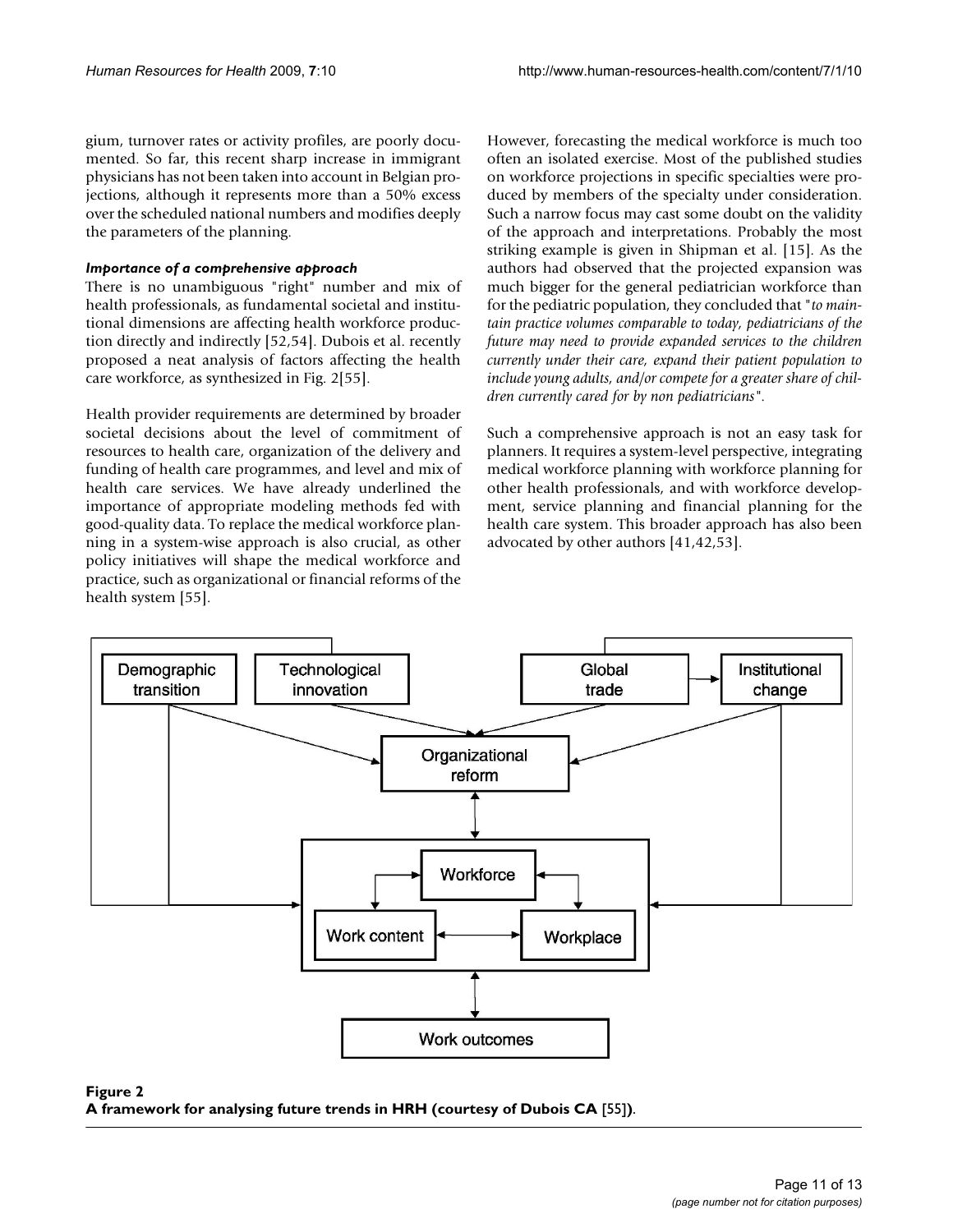#### **Conclusion**

There is no accepted approach to forecasting physician requirements. Each of the approaches relies on a number of assumptions and limitations that should be acknowledged because of their large influence on the model outputs.

The value of projections lies not in their ability to get the numbers exactly right but in their utility in identifying the current and emerging trends to which policy-makers need to respond. The requirements for health providers are endogenously determined through the political or social choices that underlie the health care system. Only where the social and political choices about the access to and delivery of care are explicit, can scientific methods be used systematically to derive requirements for health care providers in a particular population [50]. However, responsive planning for the future medical workforce remains necessary, as rapid changes are taking place in the supply of medical practitioners and the requirement for their services. Finding this balance requires continuous monitoring, careful choices given the realities of the country, and the use of research evidence to ensure that population health needs are addressed effectively and efficiently [9]. Flexibility, relevance and validity in planning require both ready access to timely information that is accurate and use of appropriate conceptual and analytical techniques.

#### **Abbreviations**

AMWAC: Australian Medical Workforce Advisory Committee; FTE: full-time equivalent; GDP: gross domestic product; GP: general practitioner; HMO: health maintenance organization; HRH: human resources for health; SID: supplier-induced demand

#### **Competing interests**

The authors declare that they have no competing interests.

#### **Authors' contributions**

DR reviewed the literature and drafted the paper. CL and SS critically reviewed the data and contributed substantially to the writing. All authors read and approved the final manuscript.

#### **References**

- 1. Bloor K, Maynard A, Hall J, Ulmann P, Farhauer O, Lindgren B: *Planning human resources in health care: Towards an economic approach – An international comparative review* Toronto: Canadian Health Services Research Foundation; 2003.
- 2. AMWAC: **[Medical workforce planning in Australia.](http://www.ncbi.nlm.nih.gov/entrez/query.fcgi?cmd=Retrieve&db=PubMed&dopt=Abstract&list_uids=11256274)** *Aust Health Rev* 2000, **23:**8-26.
- 3. Zurn P, Dal Poz M, Stilwell B, Adams O: **[Imbalance in the health](http://www.ncbi.nlm.nih.gov/entrez/query.fcgi?cmd=Retrieve&db=PubMed&dopt=Abstract&list_uids=15377382) [workforce.](http://www.ncbi.nlm.nih.gov/entrez/query.fcgi?cmd=Retrieve&db=PubMed&dopt=Abstract&list_uids=15377382)** *Hum Resour Health* 2004, **2:**13.
- 4. AHWAC: *Nursing Workforce Planning in Australia A guide to the process and methods used by the Australian Health Workforce Committee* Sydney: AHWAC; 2004.
- 5. Birch S: **[Health human resource planning for the new millen](http://www.ncbi.nlm.nih.gov/entrez/query.fcgi?cmd=Retrieve&db=PubMed&dopt=Abstract&list_uids=11998188)[nium: inputs in the production of health, illness, and recov](http://www.ncbi.nlm.nih.gov/entrez/query.fcgi?cmd=Retrieve&db=PubMed&dopt=Abstract&list_uids=11998188)[ery in populations.](http://www.ncbi.nlm.nih.gov/entrez/query.fcgi?cmd=Retrieve&db=PubMed&dopt=Abstract&list_uids=11998188)** *Can J Nurs Res* 2002, **33:**109-114.
- 6. Léonard C, Stordeur S, Roberfroid D: **[Association between phy](http://www.ncbi.nlm.nih.gov/entrez/query.fcgi?cmd=Retrieve&db=PubMed&dopt=Abstract&list_uids=19150579 )[sician density and health care consumption: A systematic](http://www.ncbi.nlm.nih.gov/entrez/query.fcgi?cmd=Retrieve&db=PubMed&dopt=Abstract&list_uids=19150579 ) [review of the evidence.](http://www.ncbi.nlm.nih.gov/entrez/query.fcgi?cmd=Retrieve&db=PubMed&dopt=Abstract&list_uids=19150579 )** *Health Policy* 2009 in press.
- 7. Duckett S: **[The Australian health workforce: facts and futures.](http://www.ncbi.nlm.nih.gov/entrez/query.fcgi?cmd=Retrieve&db=PubMed&dopt=Abstract&list_uids=11256272)** *Aust Health Rev* 2000, **23:**60-77.
- 8. Adams O: **[Management of human resources in health care:](http://www.ncbi.nlm.nih.gov/entrez/query.fcgi?cmd=Retrieve&db=PubMed&dopt=Abstract&list_uids=1341930) [the Canadian experience.](http://www.ncbi.nlm.nih.gov/entrez/query.fcgi?cmd=Retrieve&db=PubMed&dopt=Abstract&list_uids=1341930)** *Health Econ* 1992, **1:**131-143.
- 9. O'Brien-Pallas L, Baumann A, Donner G, Murphy GT, Lochhaas-Gerlach J, Luba M: **[Forecasting models for human resources in](http://www.ncbi.nlm.nih.gov/entrez/query.fcgi?cmd=Retrieve&db=PubMed&dopt=Abstract&list_uids=11155116) [health care.](http://www.ncbi.nlm.nih.gov/entrez/query.fcgi?cmd=Retrieve&db=PubMed&dopt=Abstract&list_uids=11155116)** *J Adv Nurs* 2001, **33:**120-129.
- 10. Persaud D, Cockerill R, Pink G, Trope G: **[Determining Ontario's](http://www.ncbi.nlm.nih.gov/entrez/query.fcgi?cmd=Retrieve&db=PubMed&dopt=Abstract&list_uids=10321318) [supply and requirements for ophthalmologists in 2000 and](http://www.ncbi.nlm.nih.gov/entrez/query.fcgi?cmd=Retrieve&db=PubMed&dopt=Abstract&list_uids=10321318) 2005: 2. A comparison of projected supply and require[ments.](http://www.ncbi.nlm.nih.gov/entrez/query.fcgi?cmd=Retrieve&db=PubMed&dopt=Abstract&list_uids=10321318)** *Can J Ophthalmol* 1999, **34:**82-87.
- 11. Persaud D, Cockerill R, Pink G, Trope G: **[Determining Ontario's](http://www.ncbi.nlm.nih.gov/entrez/query.fcgi?cmd=Retrieve&db=PubMed&dopt=Abstract&list_uids=10321317) [supply and requirements for ophthalmologists in 2000 and](http://www.ncbi.nlm.nih.gov/entrez/query.fcgi?cmd=Retrieve&db=PubMed&dopt=Abstract&list_uids=10321317) [2005: 1. Methods.](http://www.ncbi.nlm.nih.gov/entrez/query.fcgi?cmd=Retrieve&db=PubMed&dopt=Abstract&list_uids=10321317)** *Can J Ophthalmol* 1999, **34:**74-81.
- 12. Roberfroid D, Stordeur S, Camberlin C, Voorde C Van de, Vrijens F, Léonard C: *Physician workforce supply in Belgium: current situation and challenges* Brussels: Belgian Health Care Knowledge Centre (KCE); 2008.
- 13. Lurie J, Goodman D, Wennberg J: [Benchmarking the future gen](http://www.ncbi.nlm.nih.gov/entrez/query.fcgi?cmd=Retrieve&db=PubMed&dopt=Abstract&list_uids=11990213)**[eralist workforce.](http://www.ncbi.nlm.nih.gov/entrez/query.fcgi?cmd=Retrieve&db=PubMed&dopt=Abstract&list_uids=11990213)** *Eff Clin Pract* 2002, **5:**58-66.
- 14. Angus D, Kelley M, Schmitz R, White A, Popovich J: **[Caring for the](http://www.ncbi.nlm.nih.gov/entrez/query.fcgi?cmd=Retrieve&db=PubMed&dopt=Abstract&list_uids=11105183) [critically ill patient. Current and projected workforce](http://www.ncbi.nlm.nih.gov/entrez/query.fcgi?cmd=Retrieve&db=PubMed&dopt=Abstract&list_uids=11105183) requirements for care of the critically ill and patients with pulmonary disease: can we meet the requirements of an [aging population?](http://www.ncbi.nlm.nih.gov/entrez/query.fcgi?cmd=Retrieve&db=PubMed&dopt=Abstract&list_uids=11105183)** *JAMA* 2000, **284:**2762-2770.
- 15. Shipman S, Lurie J, Goodman D: **[The general pediatrician: pro](http://www.ncbi.nlm.nih.gov/entrez/query.fcgi?cmd=Retrieve&db=PubMed&dopt=Abstract&list_uids=14993531)[jecting future workforce supply and requirements.](http://www.ncbi.nlm.nih.gov/entrez/query.fcgi?cmd=Retrieve&db=PubMed&dopt=Abstract&list_uids=14993531)** *Pediatrics* 2004, **113:**435-442.
- 16. Holliman C, Wuerz R, Chapman D, Hirshberg A: **[Workforce pro](http://www.ncbi.nlm.nih.gov/entrez/query.fcgi?cmd=Retrieve&db=PubMed&dopt=Abstract&list_uids=9223699)[jections for emergency medicine: how many emergency](http://www.ncbi.nlm.nih.gov/entrez/query.fcgi?cmd=Retrieve&db=PubMed&dopt=Abstract&list_uids=9223699) [physicians does the United States need?](http://www.ncbi.nlm.nih.gov/entrez/query.fcgi?cmd=Retrieve&db=PubMed&dopt=Abstract&list_uids=9223699)** *Acad Emerg Med* 1997, **4:**725-730.
- 17. Holliman C, Wuerz R, Hirshberg A: **[Analysis of factors affecting](http://www.ncbi.nlm.nih.gov/entrez/query.fcgi?cmd=Retrieve&db=PubMed&dopt=Abstract&list_uids=9223700) [U.S. emergency physician workforce projections. SAEM](http://www.ncbi.nlm.nih.gov/entrez/query.fcgi?cmd=Retrieve&db=PubMed&dopt=Abstract&list_uids=9223700) [Workforce Task Force.](http://www.ncbi.nlm.nih.gov/entrez/query.fcgi?cmd=Retrieve&db=PubMed&dopt=Abstract&list_uids=9223700)** *Acad Emerg Med* 1997, **4:**731-735.
- 18. Joyce C, McNeil J, Stoelwinder J: **[More doctors, but not enough:](http://www.ncbi.nlm.nih.gov/entrez/query.fcgi?cmd=Retrieve&db=PubMed&dopt=Abstract&list_uids=16646743) [Australian medical workforce supply 2001–2012.](http://www.ncbi.nlm.nih.gov/entrez/query.fcgi?cmd=Retrieve&db=PubMed&dopt=Abstract&list_uids=16646743)** *Med J Aust* 2006, **184:**441-446.
- 19. O'Donnell C, Jones DN, Stuckey J: **[1996 Australian radiology](http://www.ncbi.nlm.nih.gov/entrez/query.fcgi?cmd=Retrieve&db=PubMed&dopt=Abstract&list_uids=9409039) [workforce report.](http://www.ncbi.nlm.nih.gov/entrez/query.fcgi?cmd=Retrieve&db=PubMed&dopt=Abstract&list_uids=9409039)** *Australas Radiol* 1997, **41:**398-406.
- 20. Jones DN, O'Donnell C, Stuckey J: **[1998 Australian radiology](http://www.ncbi.nlm.nih.gov/entrez/query.fcgi?cmd=Retrieve&db=PubMed&dopt=Abstract&list_uids=10761259) [workforce report.](http://www.ncbi.nlm.nih.gov/entrez/query.fcgi?cmd=Retrieve&db=PubMed&dopt=Abstract&list_uids=10761259)** *Australas Radiol* 2000, **44:**41-52.
- 21. Basu K, Gupta A: **[A physician demand and supply forecast](http://www.ncbi.nlm.nih.gov/entrez/query.fcgi?cmd=Retrieve&db=PubMed&dopt=Abstract&list_uids=16285405) [model for Nova Scotia.](http://www.ncbi.nlm.nih.gov/entrez/query.fcgi?cmd=Retrieve&db=PubMed&dopt=Abstract&list_uids=16285405)** *Cah Sociol Demogr Med* 2005, **45:**255-285.
- 22. Bessière S: **The Office for Health Professions (BPS): an interview.** *Courrier des statistiques* 2007, **13:**27-28.
- 23. Doan BDH, Levy D, Pavot J: **[Demographic forecasts of medical](http://www.ncbi.nlm.nih.gov/entrez/query.fcgi?cmd=Retrieve&db=PubMed&dopt=Abstract&list_uids=15146660) [workforce supply in France \(2000–2050\). What numerus](http://www.ncbi.nlm.nih.gov/entrez/query.fcgi?cmd=Retrieve&db=PubMed&dopt=Abstract&list_uids=15146660) [clausus for what future?](http://www.ncbi.nlm.nih.gov/entrez/query.fcgi?cmd=Retrieve&db=PubMed&dopt=Abstract&list_uids=15146660)** *Cah Sociol Demogr Med* 2004, **44:**101-148.
- 24. Levy D, Doan BDH: **[Health workforce forecasting carried out](http://www.ncbi.nlm.nih.gov/entrez/query.fcgi?cmd=Retrieve&db=PubMed&dopt=Abstract&list_uids=15146659) [by the C.S.D.M. \(1964–2004\).](http://www.ncbi.nlm.nih.gov/entrez/query.fcgi?cmd=Retrieve&db=PubMed&dopt=Abstract&list_uids=15146659)** *Cah Sociol Demogr Med* 2004, **44:**71-100.
- 25. Coste E, Doan BDH: **[Forecast of physician workforce in the 22](http://www.ncbi.nlm.nih.gov/entrez/query.fcgi?cmd=Retrieve&db=PubMed&dopt=Abstract&list_uids=12693355) [French regions \(1998–2013\).](http://www.ncbi.nlm.nih.gov/entrez/query.fcgi?cmd=Retrieve&db=PubMed&dopt=Abstract&list_uids=12693355)** *Cah Sociol Demogr Med* 2003, **43:**5-70.
- 26. Byrick RJ, Craig D, Carli F: **[A physician workforce planning](http://www.ncbi.nlm.nih.gov/entrez/query.fcgi?cmd=Retrieve&db=PubMed&dopt=Abstract&list_uids=12193482) [model applied to Canadian anesthesiology: assessment of](http://www.ncbi.nlm.nih.gov/entrez/query.fcgi?cmd=Retrieve&db=PubMed&dopt=Abstract&list_uids=12193482) [needs.](http://www.ncbi.nlm.nih.gov/entrez/query.fcgi?cmd=Retrieve&db=PubMed&dopt=Abstract&list_uids=12193482)** *Can J Anaesth* 2002, **49:**663-670.
- 27. Jacoby I: **[Forecasting requirements for physical therapists.](http://www.ncbi.nlm.nih.gov/entrez/query.fcgi?cmd=Retrieve&db=PubMed&dopt=Abstract&list_uids=7809197)** *Phys Ther* 1995, **75:**38-44.
- 28. Schroeder S: **[Managing the U.S. health care workforce: creat](http://www.ncbi.nlm.nih.gov/entrez/query.fcgi?cmd=Retrieve&db=PubMed&dopt=Abstract&list_uids=7960084)[ing policy amidst uncertainty.](http://www.ncbi.nlm.nih.gov/entrez/query.fcgi?cmd=Retrieve&db=PubMed&dopt=Abstract&list_uids=7960084)** *Inquiry* 1994, **31:**266-275.
- 29. Ridoutt L, Gadiel D, Cook K, Wise M: *Planning framework for the Public Health workforce* Melbourne: National Public Health Partnership; 2002.
- 30. Morgan G, Wigg D, Childs J: **[Projected requirements for radia](http://www.ncbi.nlm.nih.gov/entrez/query.fcgi?cmd=Retrieve&db=PubMed&dopt=Abstract&list_uids=10761265)[tion oncologists and trainees in Australia and New Zealand](http://www.ncbi.nlm.nih.gov/entrez/query.fcgi?cmd=Retrieve&db=PubMed&dopt=Abstract&list_uids=10761265) [to 2007.](http://www.ncbi.nlm.nih.gov/entrez/query.fcgi?cmd=Retrieve&db=PubMed&dopt=Abstract&list_uids=10761265)** *Australas Radiol* 2000, **44:**88-97.
- 31. Cooper R, Getzen T, Laud P: **[Economic expansion is a major](http://www.ncbi.nlm.nih.gov/entrez/query.fcgi?cmd=Retrieve&db=PubMed&dopt=Abstract&list_uids=12785567) [determinant of physician supply and utilization.](http://www.ncbi.nlm.nih.gov/entrez/query.fcgi?cmd=Retrieve&db=PubMed&dopt=Abstract&list_uids=12785567)** *Health Serv Res* 2003, **38:**675-696.
- 32. Greenberg L, Cultice JM: **[Forecasting the need for physicians in](http://www.ncbi.nlm.nih.gov/entrez/query.fcgi?cmd=Retrieve&db=PubMed&dopt=Abstract&list_uids=9018213) [the United States: the Health Resources and Services](http://www.ncbi.nlm.nih.gov/entrez/query.fcgi?cmd=Retrieve&db=PubMed&dopt=Abstract&list_uids=9018213)**